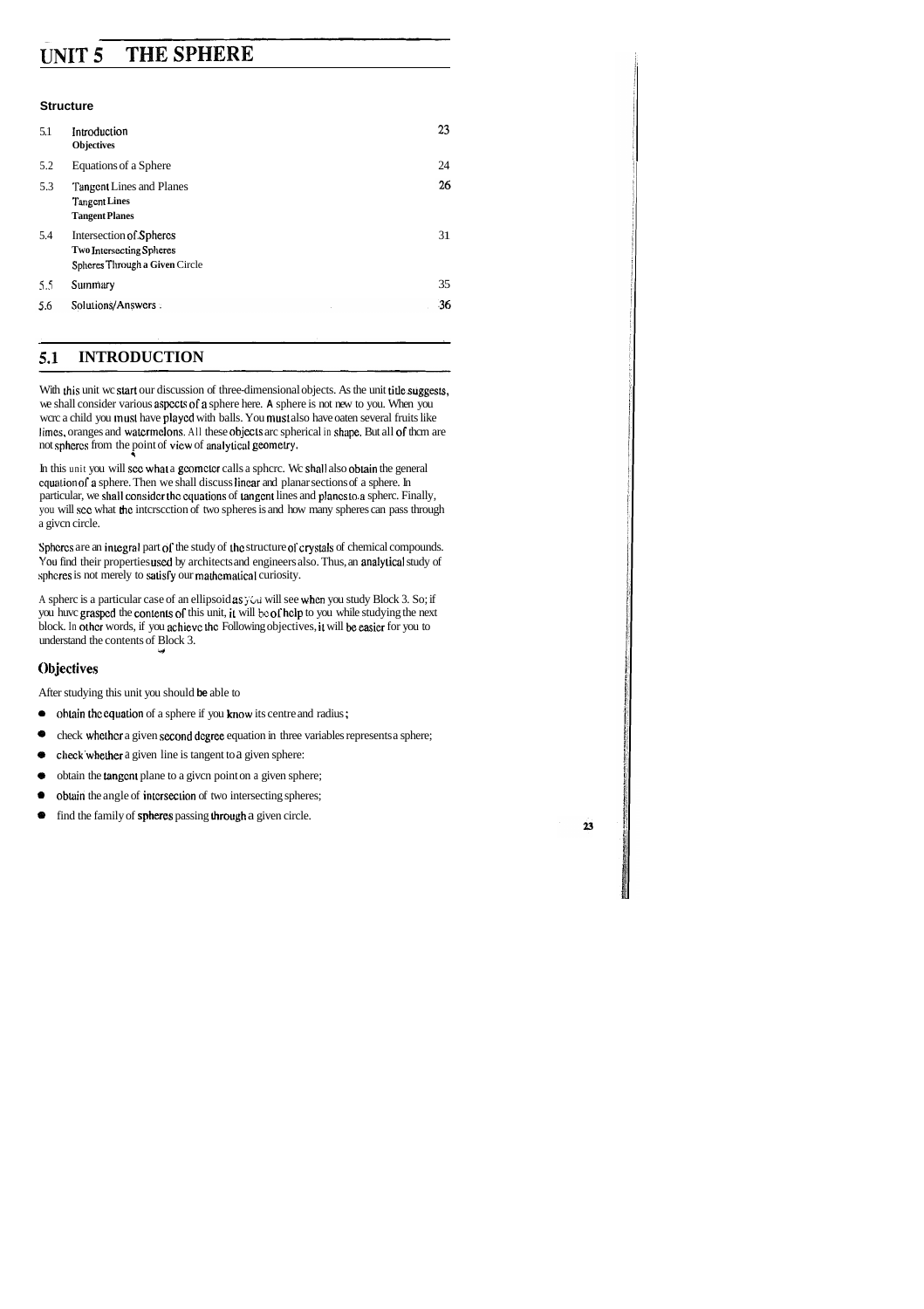**The Sphere, Cone and Cylinder** 

Let us now see what a sphere is and how we can represent it algebraically.

# **5.2 EQUATIONS OF A SPHERE**

In 2-space you know that the set of **points** that are at a fixed distance d from a fixed **point is** a circle. **A** sphere is a generalisation of this **to** 3-space (see Fig. 1).

**Definition :** The set of all **those** points in 3-space which are at a fixed distance d from a point C (a, b, c), is a sphere with **centre** C and **radius** d.

whenever we talk of a sphere in analytical geometry, we mean the surface of a sphere. Thus, for us a hollow ball is a sphere, and a solid cricket ball is not a sphere.

Let us find the equation of a sphere with radius **d** and centre C  $(a, b, c)$  now. If  $P(x, y, z)$  is any point on the sphere, then, by the distance formula  $((1)$  of Unit 4), we get

$$
(x-a)^2 + (y-b)^2 + (z-c)^2 = d^2,
$$
 ....(1)

which is the required equalion,

For example, the sphere with centre  $(0, 0, 0)$  and radius 1 unit is,  $x^2 + y^2 + z^2 = 1$ .



Now, if wc cxpand (I), wc gcl the second dcgrcc equation  $x^2 + y^2 + z^2 - 2ax - 2by - 2cz + a^2 + b^2 + c^2 - d^2 = 0.$ 

Lqoking at this you could ask if every equation of the type

$$
a(x^2 + y^2 + z^2) + 2ux + 2vy + 2wz + d = 0,
$$

where  $a, u, v, w, d \in R$ , represents a sphere.

Spheres are, of course, not new to you. A ball and a plum are spherical in shape. However,

It so happens that if  $a \ne 0$ , then (2) represents a, sphere. (What happens if  $a = 0$ ? Unit 4 will give you the answcr.)

 $\dots\dots(2)$ 

 $\overline{\phantom{a}}$ 

Lct us rewrite  $(2)$  as

$$
x^{2}+y^{2}+z^{2}+\frac{2u}{a}x+\frac{2v}{a}y+\frac{2w}{a}z=-\frac{d}{a}.
$$

Adding 
$$
\frac{u^2}{a^2} + \frac{v^2}{a^2} + \frac{w^2}{a^2}
$$
 on either side of this equation, we obtain

$$
\left(x + \frac{u}{a}\right)^2 + \left(y + \frac{v}{a}\right)^2 + \left(z + \frac{w}{a}\right)^2 = \frac{u^2 + v^2 + w^2 - ad}{a^2}
$$

 $24$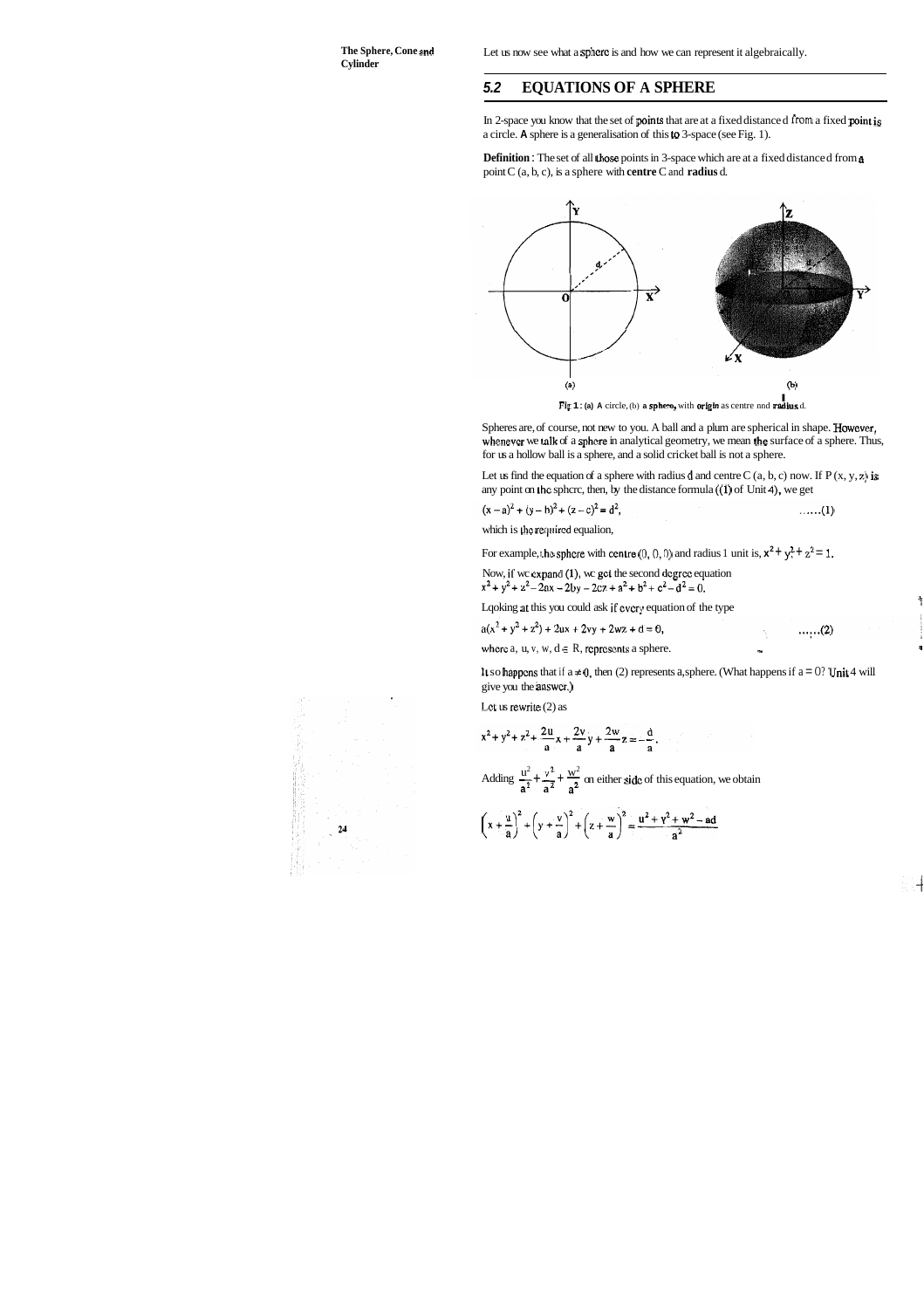Comparing this with (I), we see that this is a sphere with centre **The Spherc** 

$$
\left(-\frac{u}{a}, -\frac{v}{a}, -\frac{w}{a}\right)
$$
 and radius  $\frac{\sqrt{u^2 + v^2 + w^2 - ad}}{|a|}$ .

The following theorem summarises what we have said so far.

**Theorem 1:** The general equation of a sphere is

 $x^2 + y^2 + z^2 + 2ux + 2vy + 2wz + d = 0.$ 

lts centre is (-u, -v, -w) and radius is  $\sqrt{u^2 + v^2 + w^2 - d}$ .

Note that the general equation given above will be a real sphere iff  $u^2 + v^2 + w^2 - d \ge 0$ . Otherwise it will be an imaginary sphere, that is, a sphere with no real points on it.

a second degree equation in x, y and **z** represents a sphere iff the coefficients of  $x^2$ ,  $y^2$  and  $z^2$  are equal, and

So, what we have seen is that

Now, if you look at the general equation of a sphere, you will see that it has 4 arbitrary constants u, v, w, d. Thus, if we know 4 points lying on a sphere, then we can obtain its equation.

Let's consider an example.

Example 1 : Find the equation of the sphere through the points  $(0, 0, 0)$ ,  $(0, 1, -1)$ ,  $(-1, 2, 0)$ and (l,2,3).

ii) the equation has no terms containing xy, yz or xz.

Why don't you see if you've **taken** in what has been said so far?

El) Find the cenure and radius of the sphere given by  $x^2 + y^2 + z^2 - 2x + 4y - 6z = 11$ .

E2) Does  $2x^2 + 1 + 2y^2 + 3 + 2z^2 + 5 = 0$  represent a sphere?

E3) Determine the cenue and **radius** of the sphere  $x^2+y^2+z^2 = 4z$ .

Solution : Suppose the equation is

 $x^2+y^2+z^2$  + 2ux + 2vy + 2wz + d = 0.

Since the 4 given points lie on it, their coordinates must satisfy this equation. So wc get

 $d = O$ 

 $2 + 2v - 2w + d = 0$ 

 $5-2u+4v+d=0$ 

 $14 + 2u + 4v + 6w + d = 0$ .

Solving this system of simultaneous linear equations (see Block 2, MTE-W), we get

$$
u = -\frac{15}{14}
$$
,  $v = -\frac{25}{14}$ ,  $w = -\frac{11}{14}$ ,  $d = 0$ .

Thus, the required sphere is

 $7(x^2+y^2+z^2)-15x-25y-11z=0$ 

25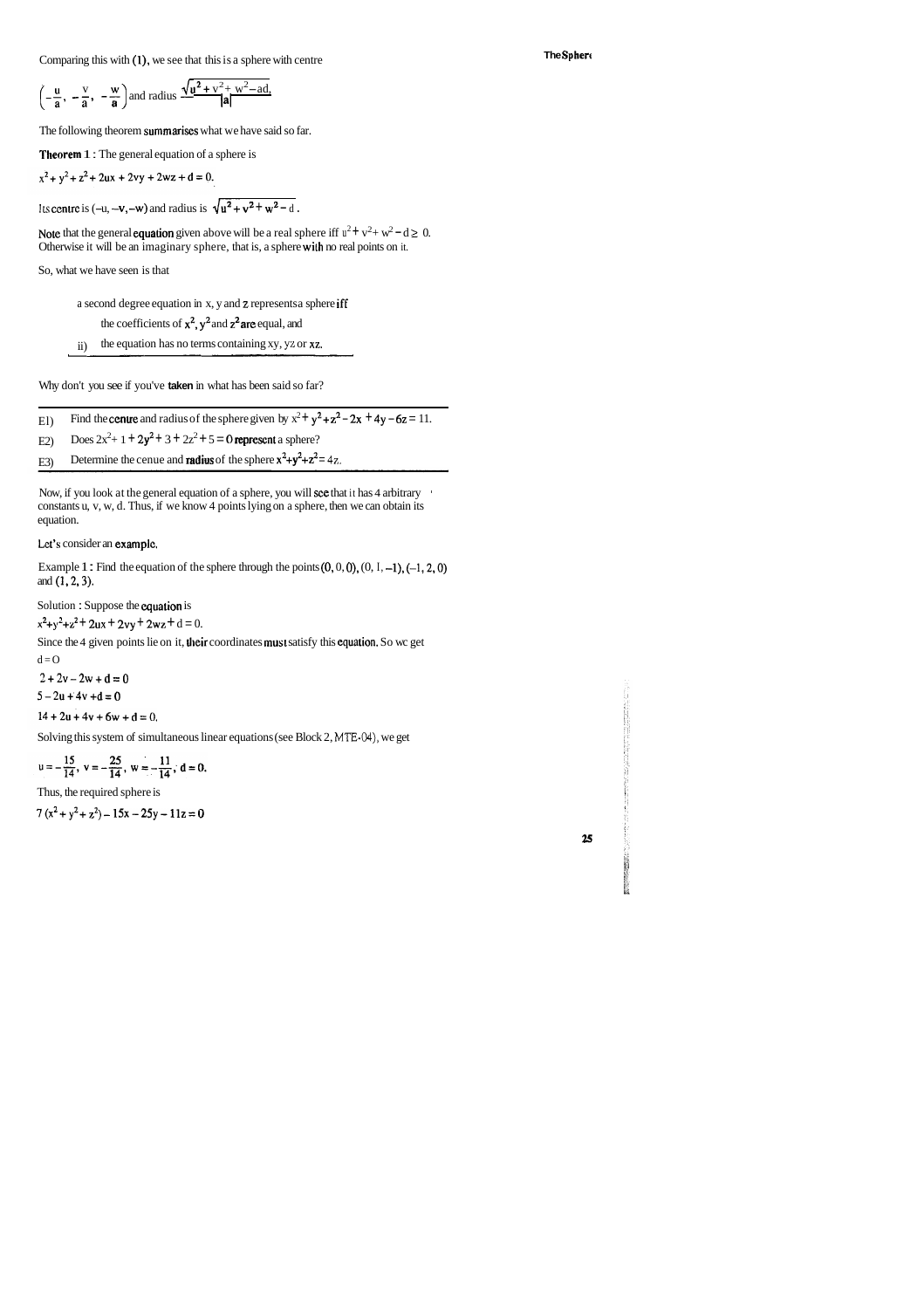**'rhe Sphere, Cone end Cylinder** 

Note that it can happen that the system obtained by substituting the four points is inconsistent, that is, it does not have a solution. (Such a situation can occur if three of the points lie on one line.) In this case there will be no sphere passing through these **points.** 

**A** diameter of a sphere is a line **segment** through its centre and Now if, instead of four points on the sphere, we only know the coordinates of the two ends segment through its centre and with end points on the sphere, of one of its diameters we can still determine its equation. Let us see how. Let A  $(x_1, y_1, z_1)$ and B  $(x_2, y_2, z_2)$  be the ends of a diameter of a sphere (see Fig. 2). Then, if P  $(x, y, z)$  is any





**Fig. 2. E6)** Find the equation of the spliere described on the join of  $(3, 4, 5)$  and  $(1, 2, 3)$ .

You can **try** some exercises now.

E4) Find the centre and radius of the sphere passing through  $(1, 0, 0)$ ,  $(0, 1, 0)$ ,  $(0, 0, 1)$ <br>and  $\left(\frac{1}{\sqrt{3}}, \frac{1}{\sqrt{3}}, \frac{1}{\sqrt{3}}\right)$ .

and 
$$
\left(\frac{1}{\sqrt{3}}, \frac{1}{\sqrt{3}}, \frac{1}{\sqrt{3}}\right)
$$
.

 $(x-x_1)(x-x_2)+(y-y_1)(y-y_2)+(z-z_1)(z-z_2)=0.$  ......(3) This is satisfied by any point on the sphere, and hence is the equation of the sphere.

of a diameter is  $(x + 3)(x-3) + (y-5)(y-1) + (z-1)(z-7) = 0$ ,

In this section we shall first **see** how many common points a line and a sphere can have. Then we shall do the same for a plane and a sphcrc.

Suppose you take a hollow ball and pierce it right through with a knitting needle. Then he ball and the needle will have two points in common (see Fig. 3). Do you think this is true of any line that intersects a sphere? See what the following theorem has to say about this.

**Fig. 3** : A **line intersecting a sphere** Theorem 2: A line and a sphere can intersect in at most two poinw,

4;we see that

that is,  $x^2+y^2+z^2=6y+8z-3$ .

**E5**) Is there a sphere passing through  $(4, 0, 1)$ ,  $(10, -4, 9)$ ,  $(-5, 6, -11)$  and  $(1, 2, 3)$ ? If so, find its equation.

point on the sphere, PA and PB will be perpendicular to each other. Thus, from (10) of Unit

For example, the equation of the sphere having the points  $(-3, 5, 1)$  and  $(3, 1, 7)$  as the ends

given sphere and line, respectively. Then any point on the line is of the form  $(at + a, \beta t + b, y t + c)$ , where  $t \in \mathbb{R}$ . If this lies on the **sphere** then  $(\alpha t+a)^2+(\beta t+b)^2+(\gamma t+c)^2+2u(\alpha t+a)+2v(\beta t+b)+2w(\gamma t+c)+d=0$ 

You can obtain the diameter form of a sphere's equation in the following exercise.

By now you must be familiar with spheres. Let us now'see when a line or a plane intersects a sphere.

# **5.3 TANGENT LINES AND FLANES**

## **5.3.1 Tangent Lines**

ball and the needle will have two points in common (see Fig. 5). Do you think this is true of  
any line that intersects a sphere? See what the following **theorem** has to **say** about this.  
Theorem 2: A line and a sphere can intersect in at most two pointw,  
Proof: Let 
$$
x^2 + y^2 + z^2 + 2ux + 2vy + 2wz + d = 0
$$
 and  $\frac{x - a}{a} = \frac{y - b}{\beta} = \frac{z - c}{\gamma} = t$  (say) be a

$$
\Rightarrow (\alpha^2 + \beta^2 + \gamma^2) t^2 + 2t (\alpha \alpha + b \beta + c \gamma + u \alpha + v \beta + w \gamma) + (\alpha^2 + b^2 + c^2 + 2u \alpha + 2v b + 2w c + d) = 0
$$
...(4)

This is a quadratic in t. Thus, it gives two values of **t**. For each value oft, we will get a point of intersection. Thus, the line and sphere can intersect in at most two points.

I



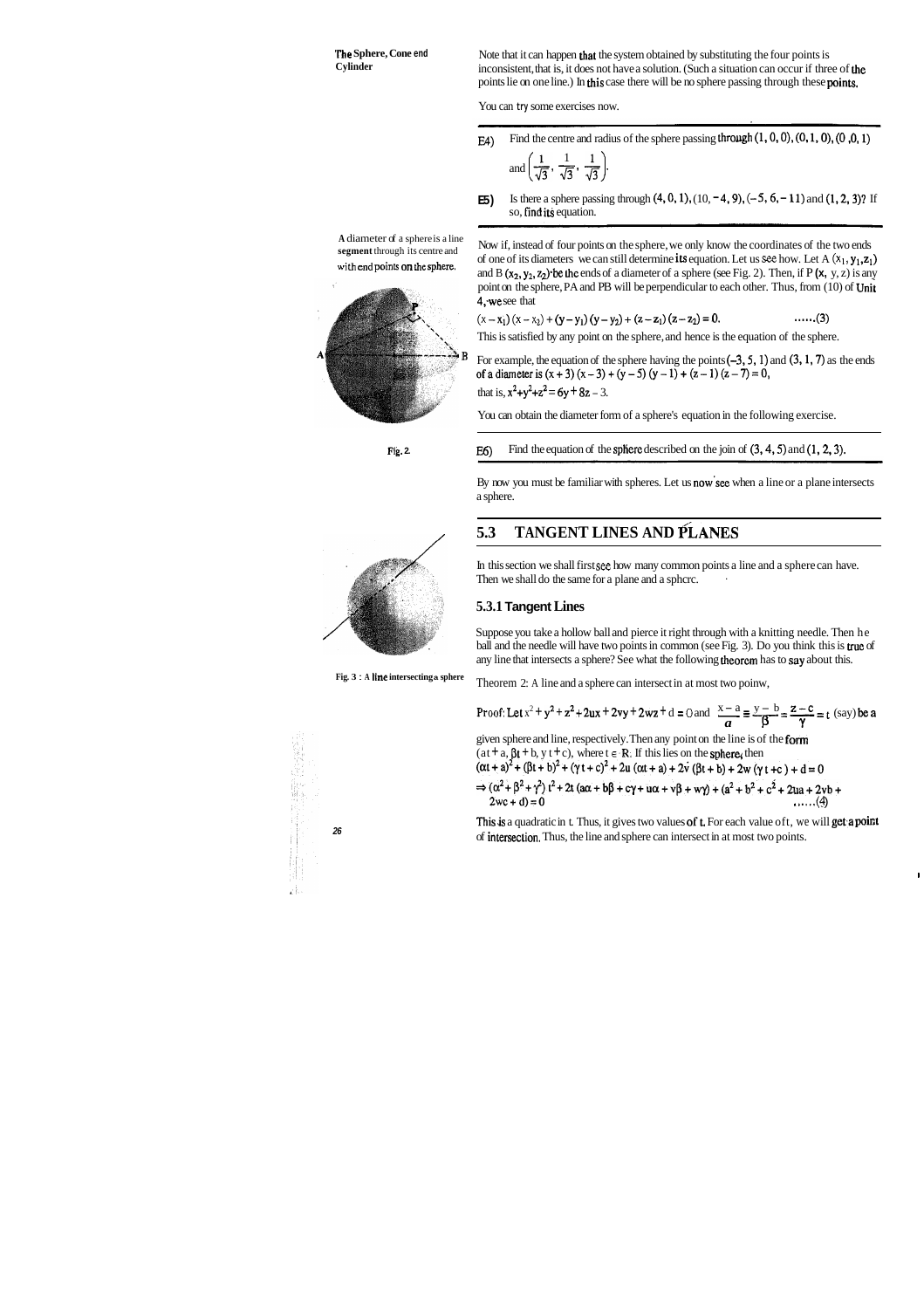Note that (4) can have real distinct roots, real coincident roots or distinct imaginary roots. Accordingly, the line will intersect the sphere in two points, in one point, or not at all. This leads us to the following definitions.

Definitions: If a line intersects a sphere in two distinct points, it is called a secant line to the sphcre.

If a line intersects a spherc in one point **P,** it is called a tangent to the sphere at the point P; and P is called thc point **of** contact of the tangent.

For example, the line L in Fig. 3 is a secant line to the sphere; and the line L in Fig. 4 is a Langent to the sphere at the point P.

Solution: Any point on the line is of the form  $(t + 3, t, t)$  where  $\in R$ . This lies on the sphere if

 $(t+3)^2 + t^2 + t^2 = 9 \implies 3t^2 + 6t = 0 \implies t = 0, -2.$ 

Thus, the points of intersection are  $(3,0,0)$  and  $(1,-2,-2)$ . Thus, the intercept is the distance between the two points, which is  $\sqrt{4+4+4} = 2\sqrt{3}$ .

You can try some exercises now.

**E7)** Check if  $\frac{\mathbf{x} \cdot \mathbf{i} - \mathbf{3}}{4} = \frac{\mathbf{y} + 4}{3} = \frac{\mathbf{z}}{5}$  is a tangent **to** the sphere  $x^2 + y^2 + z^2 + 4x + 6y + 10z = 0.$ 

E8) 11' we extend the rule of thumb to find the tangent to a conic (see Unit 3) to a sphere, will we get the equation of a tangent line to a sphere? Why?

Let us now discuss the intersection of a plane and a sphere.

Now, (4) will have coincident roots iff

 $(a\alpha + b\beta + c\gamma + u\alpha + v\beta + w\gamma)^2 = (\alpha^2 + \beta^2 + \gamma^2)(a^2 + b^2 + c^2 + 2u\alpha + 2v\delta + 2w\delta + d)$  ......(5)

x - a y - x - a y - b y - x - a y - b y - x - a tangent to be a tangent to  $(\mathbf{a}\alpha + \mathbf{b}\beta + \mathbf{c}\gamma + \mathbf{u}\alpha + \mathbf{v}\beta + \mathbf{w}\gamma)^2 = (\alpha^2 + \beta^2 + \gamma^2) (\mathbf{a}^2 + \mathbf{b}^2 + \mathbf{c}^2 + 2\mathbf{u}\mathbf{a} + 2\gamma)$ <br>Thus, (5) is the condition for

 $x^2 + y^2 + z^2 + 2ux + 2vy + 2wz + d = 0.$ 

Let us consider an example.

Example 2: Find the intercept made by the sphere  $x^2 + y^2 + z^2 = 9$  on the line  $x - 3 = y = z$ .

*Proof:* Let *S* be a sphere with radius r and centre O (see Fig. 5), and let the plane  $\Pi$ intersect it.



Fig. 5: A planar intersection of a sphere is a circle.

## **5.3.2 Tangent Planes**

Consider a sphere and a plane that intersects it. W', at do you expect the intersection to be? The following result will give you the answer.

Theorem 3: A planar section of a sphere is a circle.

*The Sphere* 



**Pig. 4** : **<sup>L</sup>intersects the sphere In only one palnt, P.** 

I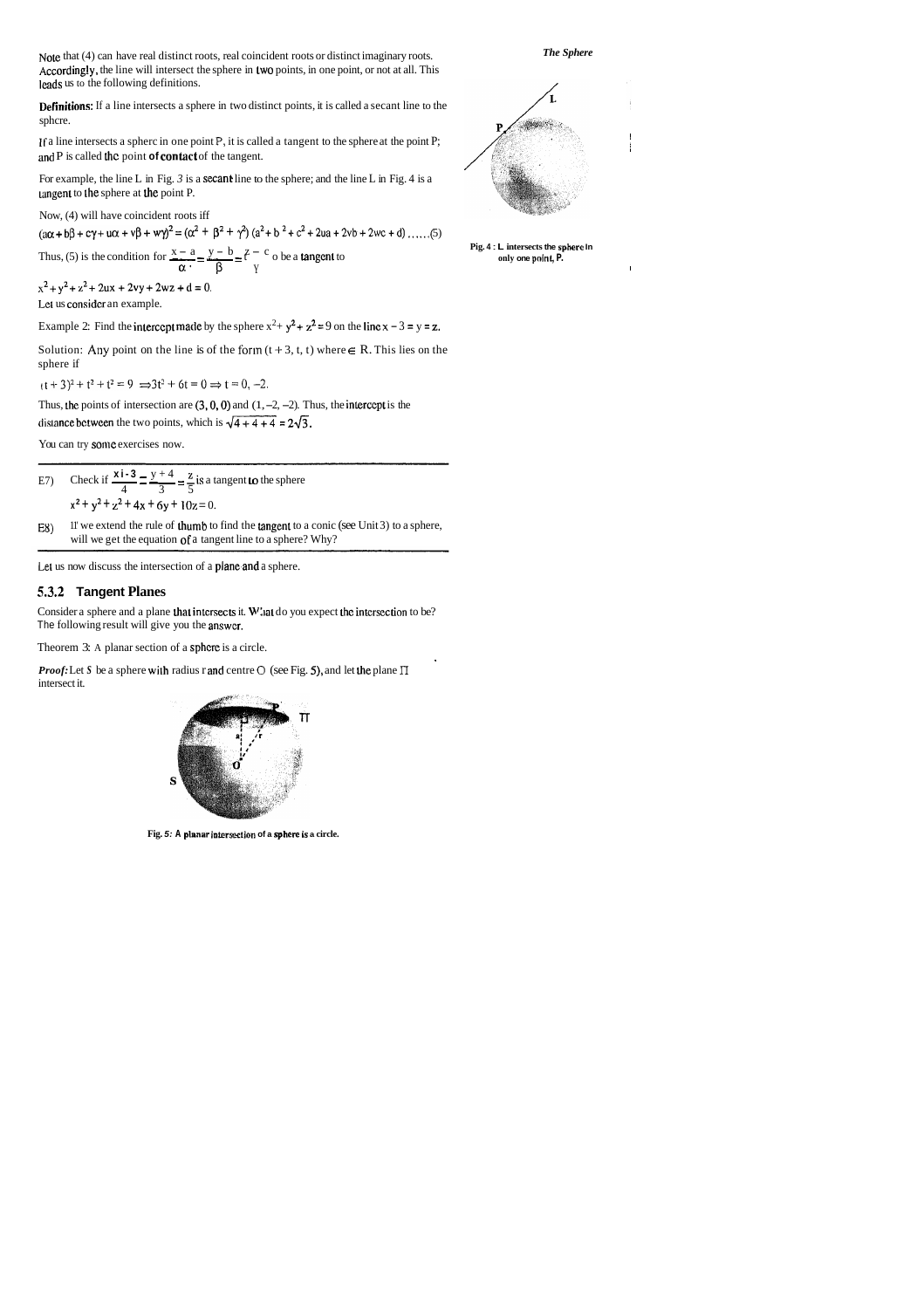### The Sphere, Cone and Cylinder



Fig. 6: The intersection of S and  $\Pi$ is a great circle of the sphere S.



Fig. 7: Planar sections of  $x^2 + y^2 + z^2 = 1$ 

Drop a perpendicular ON from O onto  $\Pi$ , and let ON = a. Now let P be a point which belongs to  $\Pi$  as well as S. Then OP = rand OP<sup>2</sup> =  $ON^2 + NP^2$ .

Thus,  $NP = \sqrt{r^2 - a^2}$ , which is a constant.

Thus, the intersection of S and  $\Pi$  is the set of points in  $\Pi$  which are at a fixed distance from a fixed point N. Thus, it is a circle in the plane TI with centre N and radius  $\sqrt{r^2 - a^2}$ .

If  $a = 0$  in the proof above, the plane passes through the centre of the sphere. In this case the circle of intersection is of radius  $r$  and is called a great circle (see Fig. 6) of the sphere.

Note that a sphere has infinitely many great circles, one for each planc that passes through the centre of the sphere.

We have seen that the planar section of a sphere is a circle. Now let us find its equation. Let the equation of the sphere be  $x^2 + y^2 + z^2 + 2ux + 2vy + 2wz + d = 0$ , and that of the plane intersecting it bc Ax + By + Cz + D = 0. Then the equation of the planar section can be written as

$$
x^{2} + y^{2} + z^{2} + 2ux + 2vy + 2wz + d = 0 = Ax + By + Cz + D, or
$$
  

$$
x^{2} + y^{2} + z^{2} + 2ux + 2vy + 2wz + d = 0, Ax + By + Cz + D = 0.
$$
 (6)

For example, the equation of the planar section of the sphere  $x^2 + y^2 + z^2 = 1$  by the planc

$$
z = \frac{1}{2} \text{ (see Fig. 7) is } x^2 + y^2 + z^2 - 1 = z - \frac{1}{2} = 0. \text{ This is the circle } x^2 + y^2 = \frac{3}{4}, \text{ in the plane}
$$
\n
$$
z = \frac{1}{2}.
$$

Since the centre of the given sphere is  $(0, 0, 0)$ , we can get a great circle of the sphere by intersecting it with  $z = 0$ . Thus, one great circle is  $x^2 + y^2 = 1$  in the plane  $z = 0$ .

Let us consider an example of the use of Theorem 3.

**Example 3:** Find the centre and radius of the circle

$$
x^2 + y^2 + z^2 - 8x + 4y + 8z - 45 = 0, x - 2y + 2z = 3.
$$

**Solution:** The centre of the sphere is  $C(4, -2, -3)$  and its radius is

 $r = \sqrt{16 + 4 + 16 + 45} = 9$ . The distance of the plane from the centre of the sphere is

$$
d = \frac{\sqrt{4+4-8}-3}{\sqrt{1+4+4}} = 1.
$$

 $\mathbf{Z}% _{0}$ 

Thus, the radius of the circle =  $\sqrt{r^2 - d^2} = 4\sqrt{5}$ .

The centre of the circle is the fool of the perpendicular from C onto the plane. To find this, we first need to find the equations of the perpendicular. Its direction ratios are  $1, -2, 2$ . Thus, its equations are

$$
\frac{x-4}{1} = \frac{y+2}{-2} = \frac{z+4}{2}.
$$

Therefore, any point on the perpendicular is given by  $(t + 4, -2t - 2, 2t - 4)$ , where  $t \in R$ . This point will be the required centre of the circle if it lies on the plane, that is, if

$$
(t+4) - 2(-2t-2) + 2(2t-4) = 3 \Rightarrow t = \frac{1}{3}.
$$
  
Hence, the centre of the circle is  $\left(\frac{13}{3}, -\frac{8}{3}, -\frac{10}{3}\right)$ 

an B

 $28\,$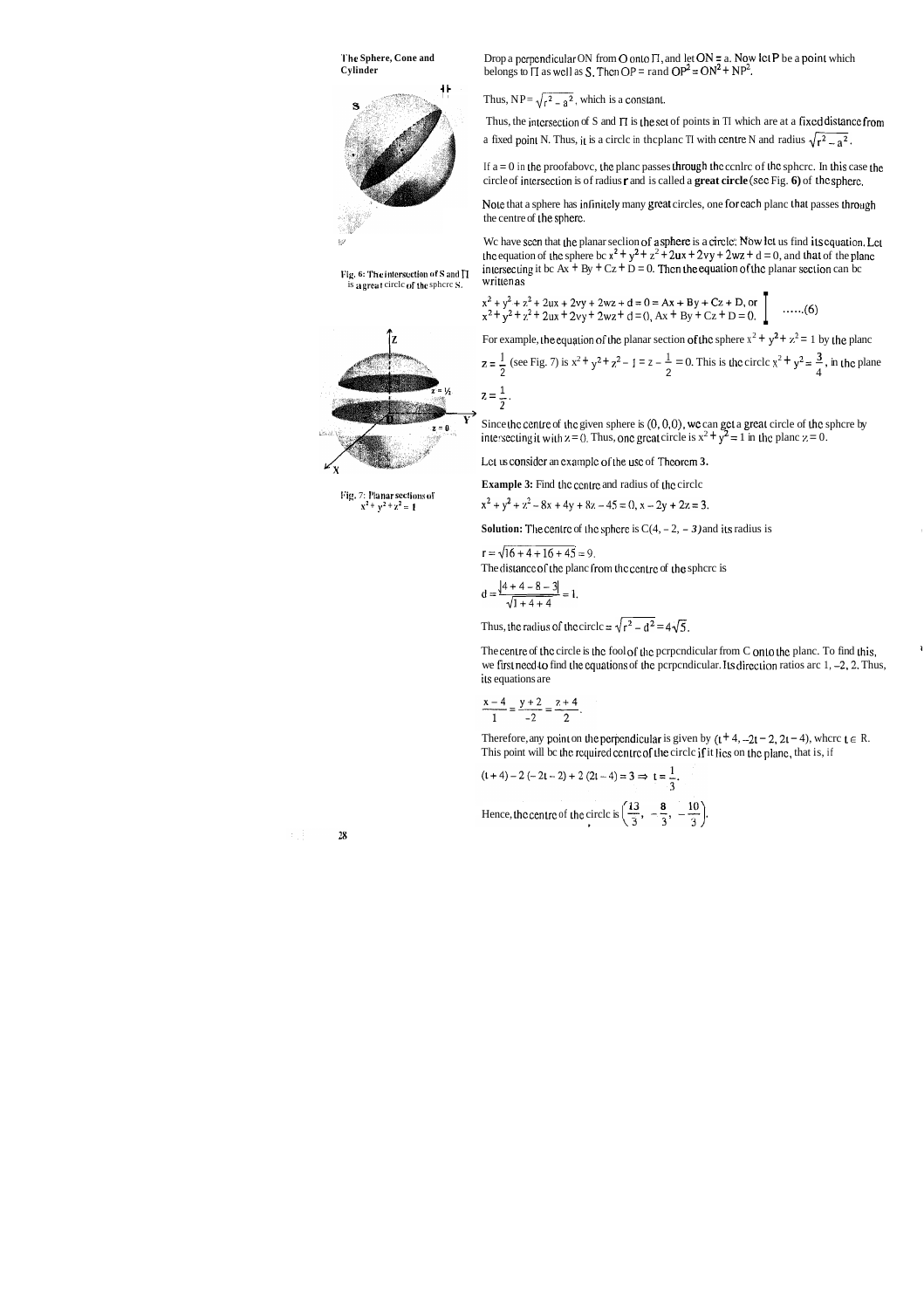You can do the following exercise on the same lines.

E9) Find the centre and radius of the circle  $x^{2} + y^{2} + z^{2} + 12x - 12y - 16z + 111 = 0 = 2x + 2y + z - 17.$ 

**r** 

Definition: A plane is tangent to a sphere at **a point** P if it intersects the sphere in P only.

Now, if we take  $a = r$  in the **proof** of Theorem 3, then what happens to the circle of intersection? It reduces to a single point, that is, a point circle. And in this case the plane only touches the sphere (see Fig. 8). .

In this case we also say that the plane touches the sphere at P. P is called the point of tangency, or the point of contact, of the tangent plane.

Remark 1: If you go back **to** the proof of Theorem **3,** you will see that thc tinc joining the point of tangency to the centre of the sphere is perpendicular **to** the tangent plane. We will use this fact to obtain the equation of a tangent plane.

Let us find the equation of the tangent plane to Lue sphere  $x^2 + y^2 + z^2 + 2ux + 2vy + 2wz + 2wz$  $d = 0$  at the point  $P(a, b, c)$ .

Now CP is **perpendicular** to  $(8)$ , and hence, is parallel to the normal to  $(8)$ . Further, f, g, h are direction ratios of the **normal** to the plane. Therefore,  $a + u$ ,  $b + v$ ,  $c + w$  and f, g, hare proportional.

 $xa + yb + zc + ux + vy + wz = -ua - vb - wc - d.$ Thus, '

the equation of the **tangent** plane at the point  $(a, b, c)$  to the sphere\*  $x^2 + y^2 + z^2 + 2ux + 2vy + 2wz + d = 0$  is (8) gives us<br>
(8) gives us<br>
(8) gives us<br>
(8) gives us<br>
(9) gives us<br>
(9) gives us<br>
(7) and (9), we get<br>
(7) and (9), we get<br>
b+ zc + ux + vy + wz = - ua - v<br>
(1) the equation of the tangent pl<br>  $x^2 + y^2 + z^2 + 2ux + 2vy + 2w$ <br>  $xa + yb + zc + u(x + a) + v(y + b) + w(z + c) + d = 0.$ 

As P lies on the sphere,

Is this the equation you got while doing E8? From the equation you **may have realised** that there is a similar thumb rule for the langcnt plane (and not tangent line!) **to** a sphere.

Rule **of** Thumb: To obtain the equation of the tangent plane to a sphere at the point (a, b, c), simply **substitute ax** for  $\mathbf{x}^2$ , by for  $\mathbf{y}^2$ , cz for  $\mathbf{z}^2$ ; and in the linear terms substitute there is a similar thumb rule for the **tangent** plane (and not tangent line **Rule of** Thumb: To obtain **the** equation of the **tangent** plane to a sph (a, b, c), simply **substitute ax** for  $x^2$ , by for  $y^2$ , cz for  $z^2$ 

$$
\therefore \frac{f}{a+u} = \frac{g}{b+v} = \frac{h}{c+w} = t, \text{ say.}
$$

Then  $(8)$  gives us

 $(x - a)(a + u) + (y - b)(b + v) + (z - c)(c + w) = 0.$ 

 $\Rightarrow$  xa + yb + zc + ux + vy + wz =  $a^2 + b^2 + c^2 + ua + vb + wc$ . ......(9)

llsing (7) and **(9), we** get

**1** 

 $a^2 + b^2 + c^2 + 2ua + 2vb + 2wc + d = 0.$  ......(7)<br>Also, the centre of the sphere is C (-u, -v, -w). Thus, the direction ratios of CP are a + u,  $b + v$ ,  $c + w$  (see Equation (8) of Unit 4).

Now, the tangent plane passes through P (a, b, c). Thus, its equation will be

 $f(x - a) + g(y - b) + h(z - c) = 0$ , for some f, g,  $h \in R$ . ......(8)



**the sphcrc S at the point N.**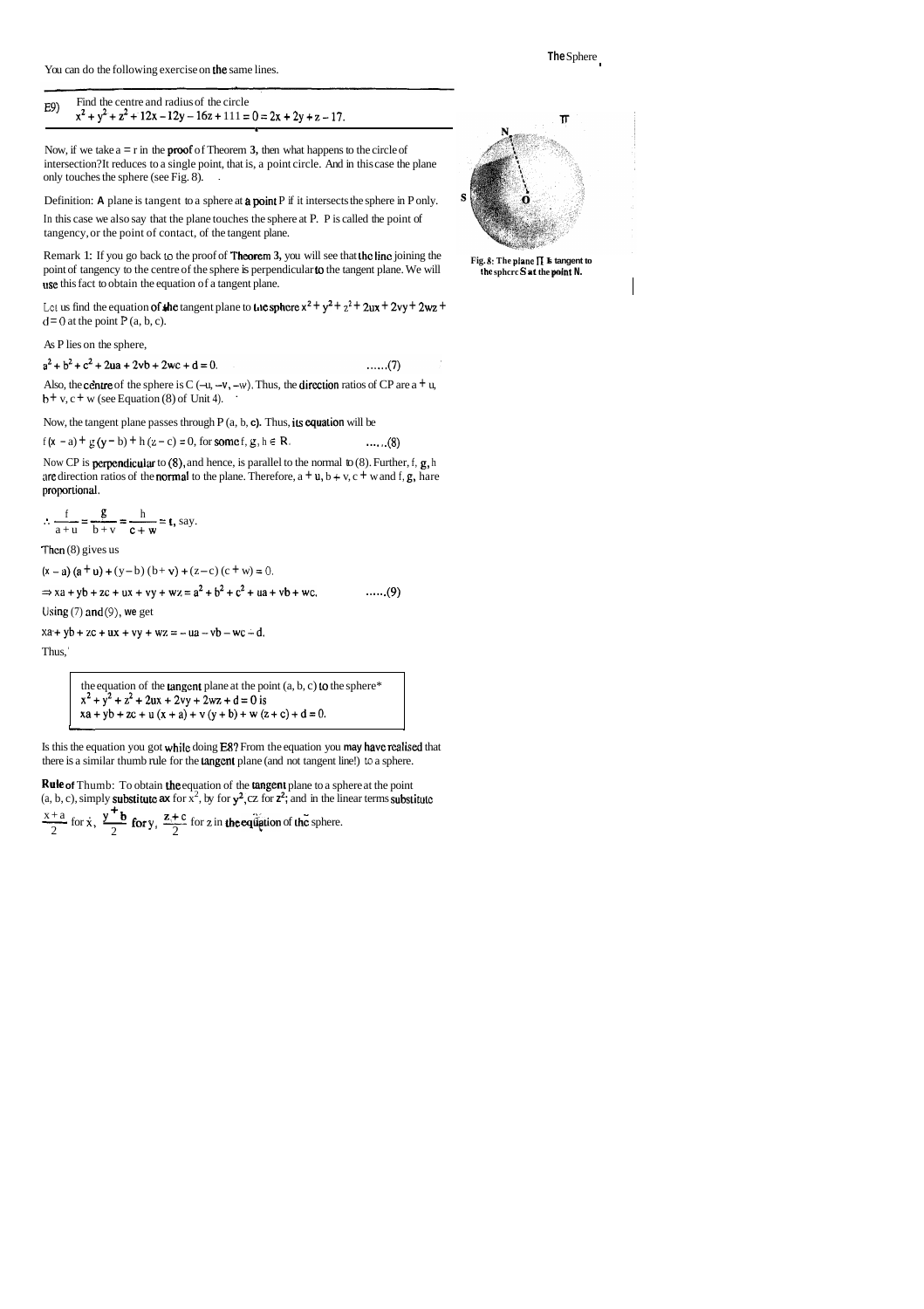**'The Sphere, Cone and Cylinder** 

For example, the equation of the tangent plane to  $x^2 + y^2 + z^2 = a^2$  at  $(a, \beta, \gamma)$  is  $x\alpha + y\beta + z\gamma = a^2$ .

Why don't you try an exercise now?

```
E10) Find the equations of the tangent planes
       a) to x^2 + y^2 + z^2 + 2z = 29 at (2, 3, -4).
        b) \cos^2 + y^2 + z^2 – 4y – 6z + 4 = 0 at (2, 3, 1).
```
So, what we have seen so far is that if a plane is at a distance d from the centre of a sphere with radius r, then

- i) if  $r < d$ , the plane and sphere do not intersect;
- ii) if  $r = d$ , the plane is tangent to the sphere; and
- **iii)** if  $r > d$ , the plane intersects the sphere in a circle of radius  $\sqrt{r^2 d^2}$ .

Now, if you are given the equations of a sphere and a plane, can you tell if the plane is tangent to the sphere? An obvious way would be to check what the distance of the centre of the sphere from the plane is. Let us use this method to derive the condition for the plane Ax + By + Cz +  $\dot{D} = 0$  to be a tangent plane to the sphere  $x^2 + y^2 + z^2 + 2ux + 2vy +$  $2wz + d = 0$ .

Now, the radius of the sphere is  $\sqrt{u^2 + v^2 + w^2} - d$ .

The length of the perpendicular to the plane from the centre  $(-u, -v, -w)$  of the sphere is

$$
\frac{\text{Au} + \text{Bv} + \text{Cw} + \text{D}}{\sqrt{\text{A}^2 + \text{B}^2 + \text{C}^2}}.
$$

This distance must equal the sphere's radius since the plane is tangent to the sphere.

:.  $(Au + Bv + Cw + D)^2 = (A^2 + B^2 + C^2) (u^2 + v^2 + w^2 - d),$  ......(10) which is the required condition.

So the coefficients of x, y, z and the constant term in both these equations must be proportional.



 $30$ 

Let us consider an ekample.

**Example 4:** Show that  $2x - y - 22 = 16$  touches the sphere **Example 4.** Show that  $2x - y - 22 = 10$  followed the sphere<br> $x^2 + y^2 + z^2 - 4x + 2y + 2z - 3 = 0$ , and find the point of contact.

Solution: The centre of the sphere is  $(2, -1, -1)$  and its radius is  $\sqrt{2^2 + 1^2 + 1^2 + 3} = 3$ .

The length of the perpendicular from the centre to the plane  $2x - y = 22 - 16 = 0$  is

 $\frac{|2.2+1+2-16|}{\sqrt{2^2+1^2+2^2}} = \frac{9}{3} = 3$ , which is the same as the radius of the sphere.

So the plane iouches thc sphere.

Let  $(x, y_1, z_1)$  be the point of contact. Then the equation of the tangent plane is

$$
xx_1 + yy_1 + zz_1 - 2(x + x_1) + (y + y_1) + (2 + z_1) - 3 = 0
$$

$$
\Leftrightarrow (x_1 - 2)x + (y_1 + 1)y + (z_1 + 1)z - 2x_1 + y_1 + z_1 - 3 = 0.
$$

But this Should be the same as the given plane  $2x - y - 22 = 16 = 0$ .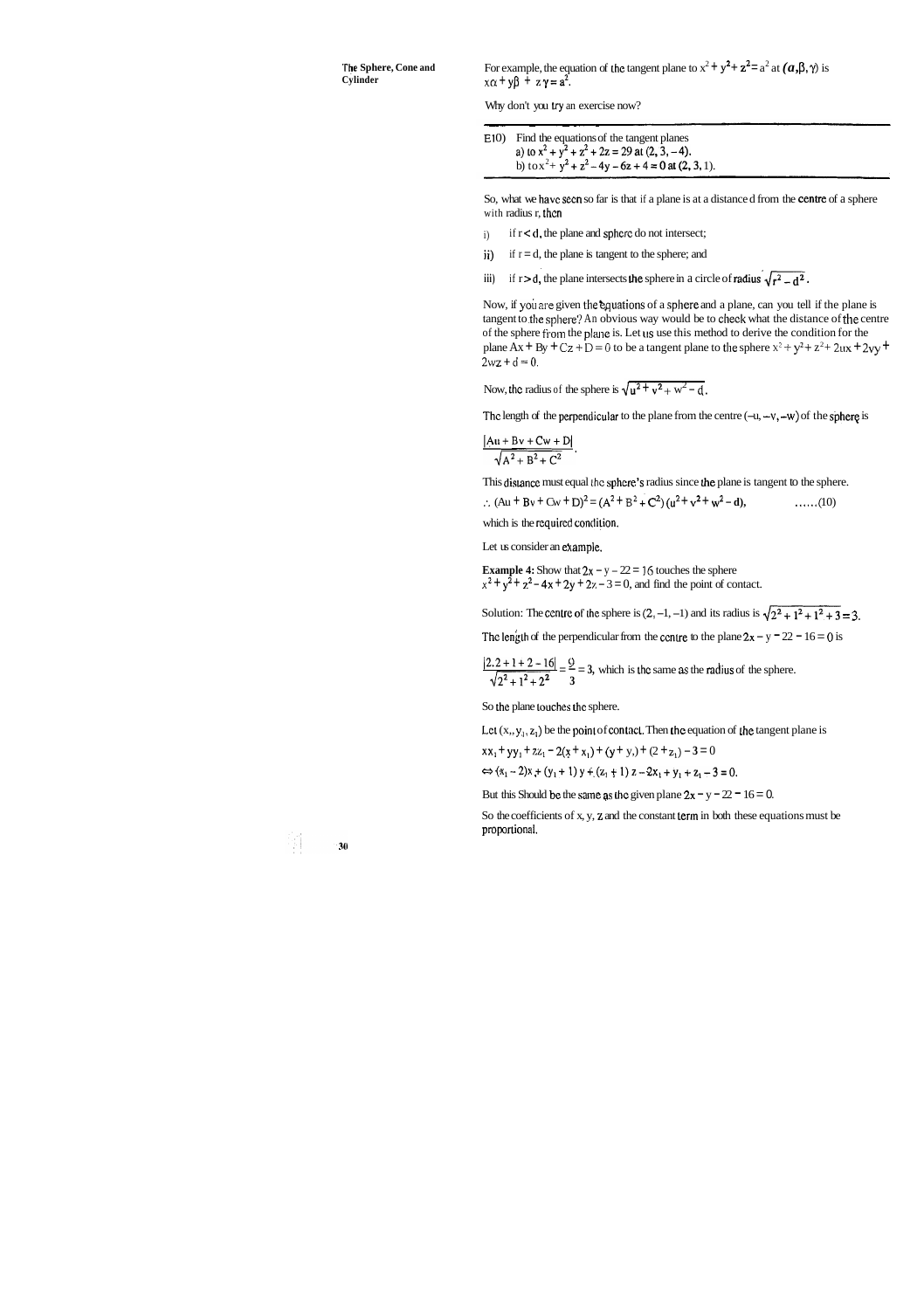Using the same method, if we are given a point and a plane, we can find **the** sphere with the poidt as the centre and the plane as a tangent plane. In the example below we illustrate this.

**Example 5:** Find the sphere with centre (-1, 2, 3), and which touches the plane  $2x - y + 2z = 6$ .

**Solution:** The distance of the plane from the point is

 $\frac{|-2-2+6-6|}{\sqrt{2^2+1^2+2^2}}=\frac{4}{3}.$ 

This should be the radius of the sphere.

So, since the centre of the sphere is  $(-1, 2, 3)$ , its equation will be

$$
(x + 1)^{2} + (y - 2)^{2} + (z - 3)^{2} = \frac{16}{9}.
$$

Why don't you do some exercises now?

- Ell) Show that the plane  $x + y + z = \sqrt{3}$  touches the sphere  $x^2 + y^2 + z^2 = 1$ . Find the point of contact.
- E12) Show that the equation of thc sphcre which lies in the ocunt **OXYZ** and touches the show that the equation of the sphere which hes in the octant  $\mathbf{O} \times \mathbf{1}$  and too coordinate planes is  $x^2 + y^2 + z^2 - 2k(x + y + z) + 2k^2 = 0$ , for some  $k \in \mathbb{R}$ .
- E13) Find the equation of the sphere with centre  $(1, 0, 0)$ , and which touches the plane  $2x + y + z - 3 = 0.$

In this section we have seen what sets can be got by intersecting a line or a plane with a sphere. Now let us discuss what form the intersection of two or more spheres can take.

In this section you will first see that the result of intersecting two spheres is the **same** as that . obtained by intersecting a sphcre and a plane, that is, a circle. And thcn you will see how **to**  obtain infinitely many spheres whose intersection is a given circle.

# <sup>k</sup>**5.4 INTERSECTION OF SPHERES <sup>1</sup>**

## 5.4.1 **Two Intersecting Spheres**

Let us consider two spheres given by

 $S_1 = x^2 + y^2 + z^2 + 2u_1x + 2v_1y + 2w_1z + d_1 = 0$ , and

 $S_2 = x^2 + y^2 + z^2 + 2u_2x + 2v_2y + 2w_2z + d_2 = 0.$ 

Then each point that **satisfies S<sub>1</sub> = 0** as well as  $S_2 = 0$  will also **satisfy** the equation  $S_1 - S_2 = 0$ , that is,

 $2(u_1 - u_2) x + 2(v_1 - v_2)y + 2(w_1 - w_2) z + d_1 - d_2 = 0$  ......(11)

**The Sphere** 

i

 $31$ 

$$
\therefore \ \frac{x_1 - 2}{2} = \frac{y_1 + 1}{-1} = \frac{z_1 + 1}{-2} = \frac{2x_1 - y_1 - z_1 + 3}{16}
$$

2  $-1$   $-2$ <br> $x_1 = -2y_1$ ,  $z_1 = 1 + 2y_1$ , and then

$$
\frac{y_1+1}{-1} = \frac{2x_1 - y_1 - z_1 + 3}{16} = \frac{-7y_1 + 2}{16} \Rightarrow 9y_1 = -18 \Rightarrow y_1 = -2.
$$

 $\therefore$  **x**<sub>1</sub> = **4** and **z**<sub>1</sub> = -3.

Thus, the point of contact is  $(4, -2, -3)$ .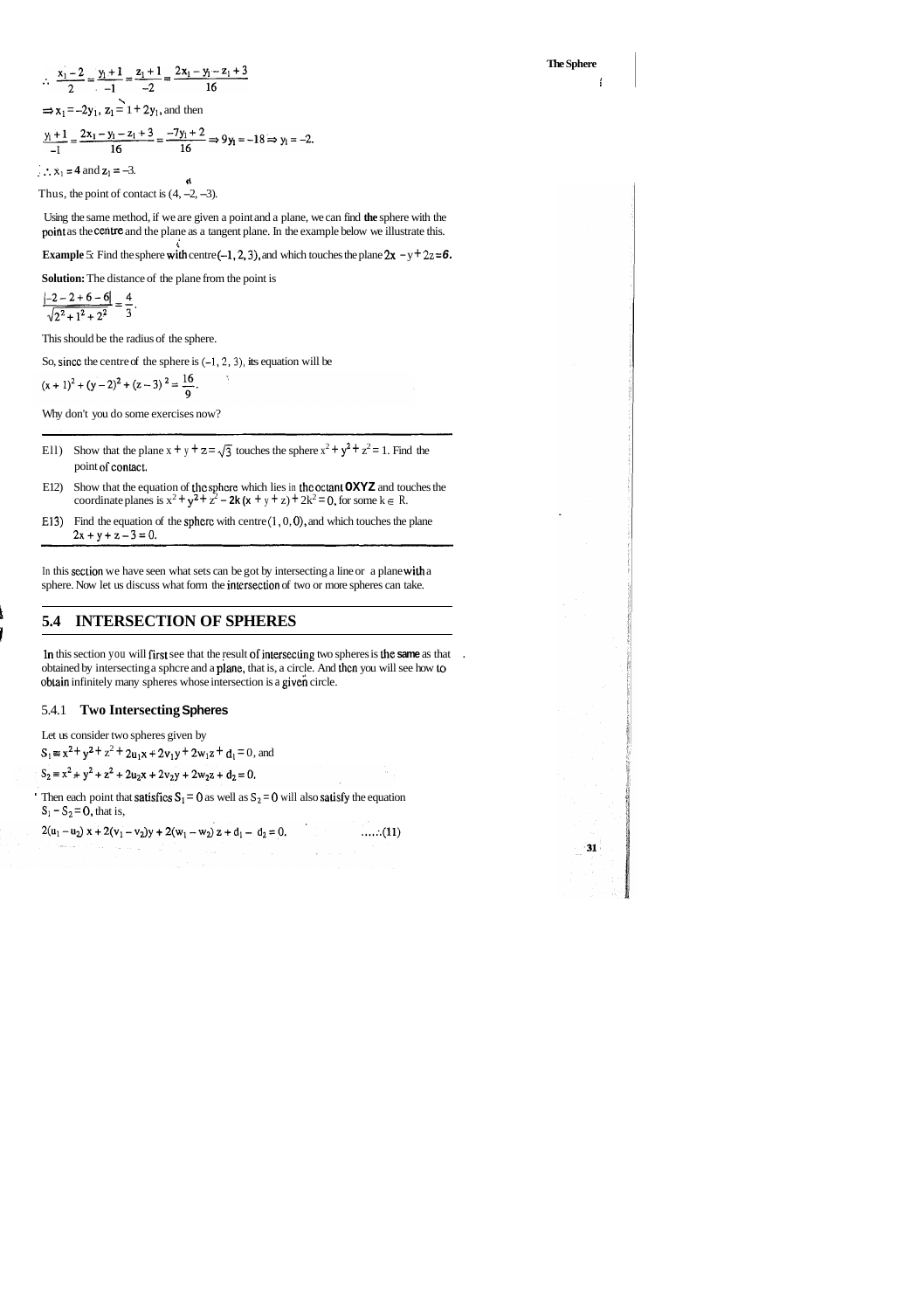# 

ШĤ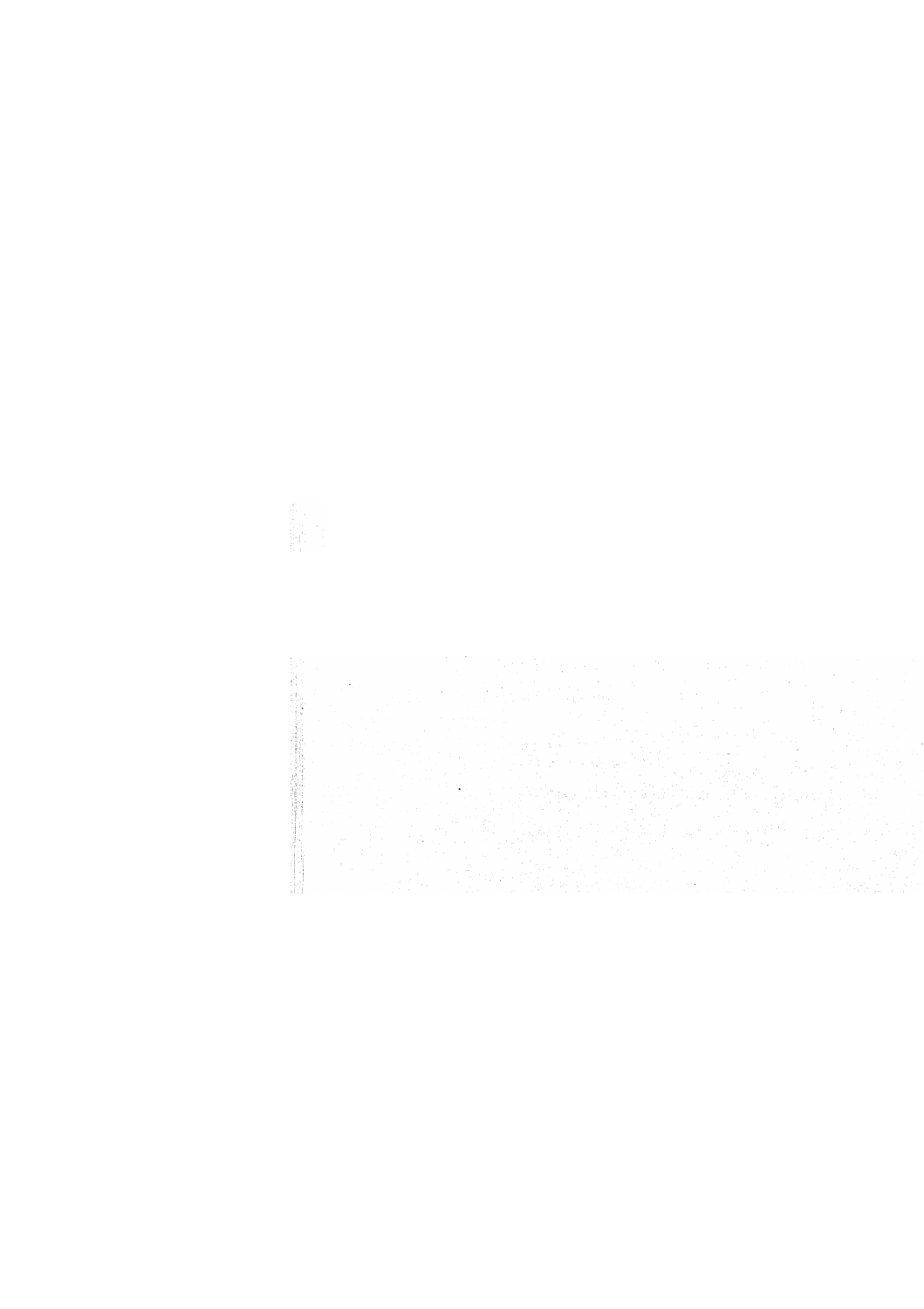### Thus, the spheres  $S_1 = 0$  and  $S_2 = 0$  intersect at 90<sup>°</sup> iff (13) is satisfied. **The Sphere The Sphere**

Let us consider an example.

Example 6: Find the angle between  $x^2 + y^2 + z^2 = 4$  and  $x^2 + y^2 + z^2 - 2x = 0$ .

**Solution :** Here  $u_1 = 0$ ,  $v_1 = 0$ ,  $w_1 = 0$ ,  $d_1 = -4$ ,  $u_2 = -1$ ,  $v_2 = 0$ ,  $w_2 = 0$ ,  $d_2 = 0$ .

Thus, the centres of the two spheres are  $(0, 0, 0)$  and  $(1, 0, 0)$ , their radii are 2 and 1, rcspectivcly, and the distance between their centres is 1.

You can see these spheres in Fig. 11. They intersect in only **one point** P, and the x-axis is the normal from the centres of the spheres to both tangent planes.

You can try some exercises on intersecting spheres now.

Therefore, by (12), the angle between the two spheres is

$$
\cos^{-1}\left(\frac{2^2+1^2-1^2}{2(2)\ (1)}\right)=\cos^{-1}(1)=0.
$$



- **E14)** Find the angle of intersection of the spheres  $x^2 + y^2 + z^2 2x + 2y 42 + 2 = 0$  and  $x^2 + y^2 + z^2 = 4.$
- **E15)** Find the equation of the sphere touching the **plane**  $3x + 2y z + 2 = 0$  at  $P(1, -2, 1)$ and cutting the **sphere**  $x^2 + y^2 + z^2 - 4x + 6y + 4 = 0$  orthogonally,
- €16) a) Two spheres of radius  $\mathbf{r}_1$  and  $\mathbf{r}_2$  and with centres  $\mathbf{C}_1$  and  $\mathbf{C}_2$ , respectively, will touch each other iff  $r_1 + r_2 = C_1C_2$ . True or false? Why?
	- b) Under what conditions on  $r_1$ ,  $r_2$  and  $C_1C_2$  will the spheres not intersect?
- **E17)** Show that the spheres  $x^2 + y^2 + z^2 2x 4y 4z = 0$  and  $x^2 + y^2 + z^2 + 10x + 2z + 1$ 10 = 0 touch each other. What is the point of contact?

Suppose we are given a circle. Can we find two distinct spheres whose intersection the circle is'? In fact, we can construct many spheres passing through a given circle **(scc** Fig. 12).

In Fig. 12, the circle is a great circle of the sphere  $S_1$ , but not of  $S_2$ ,  $S_3$ , etc. Let us see what the method of construction of this kind of family is.

You know that a circle is the intersection of a sphere and a plane. So its equation is of the form  $S = 0$ ,  $\Pi = 0$ , where

 $S \equiv x^2 + y^2 + z^2 + 2ux + 2vy + 2wz + d$ , and  $\Pi \equiv Ax + By + Cz + D$ .



So far you havc seen that two sphercs intersect in a circlc. Now let us *see* whether, given a circle, wc can find LWO or more sphercs passing through it.

## **5.4.2 Spheres Through a Given Circle**

/I



**Fig, 12: Part nf a family of sphercs through n clrcle.**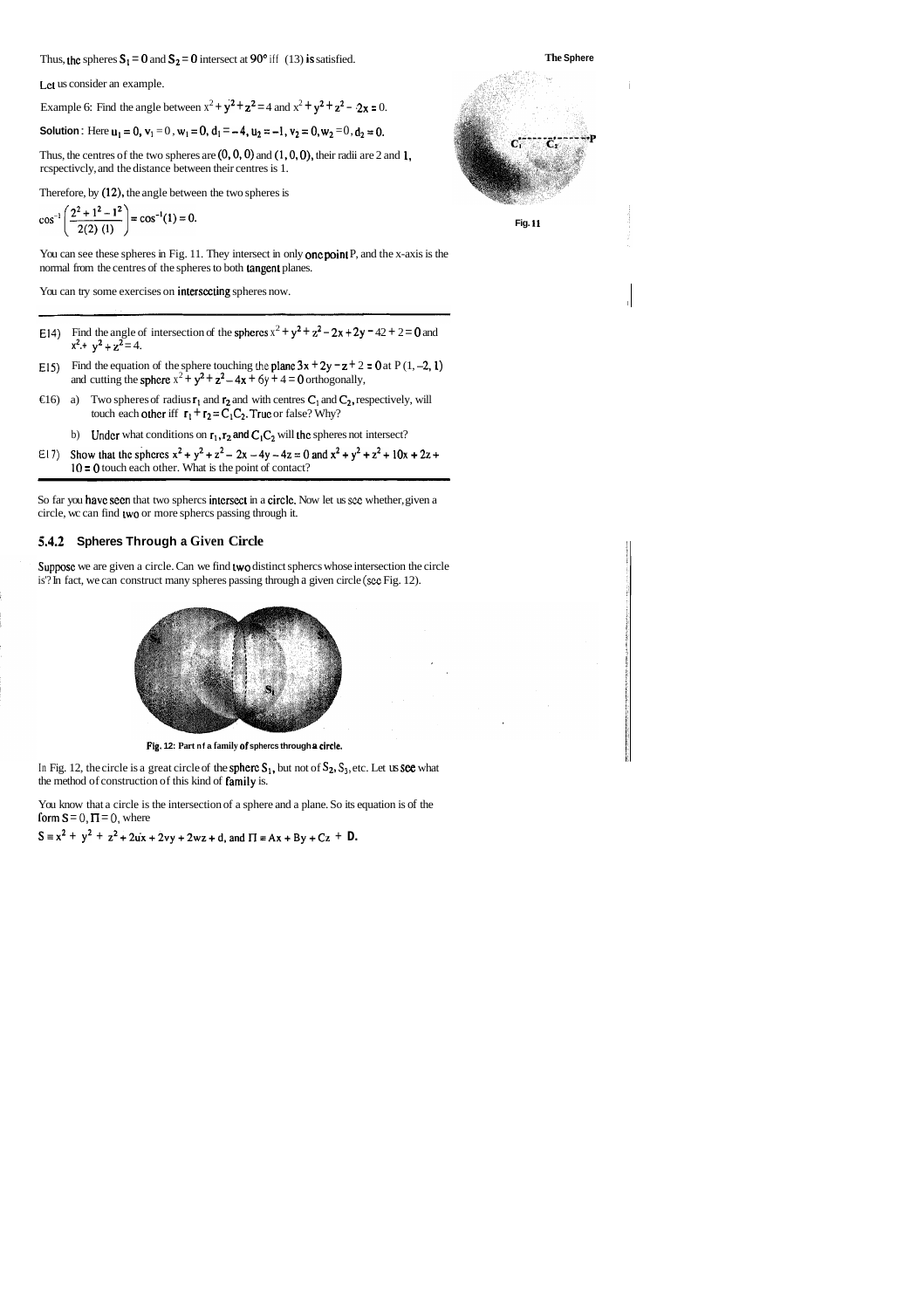| The Sphere, Cone and |  |
|----------------------|--|
| Cylinder             |  |

Any sphere through this circle will be given by

 $S + kT = 0,$  .......(14)

where k is an arbitrary constant. Do you agree? Now, if you apply Theorem 1, you can see that (14) represents a sphere.

Further, every point that lies on the circle must satisfy (14). Thus, (14) represents a sphere lhrough the given circle.

So, for each value of  $k \in R$  in (14) we get a distinct sphere passing through the given circle. Thus, we have infinitely many spheres that intersect in the given circle.

Now, a circle can also be represented as the intersection of two spheres  $S_1 = 0$  and  $S_2 = 0$ . In this case what will the equation of any sphere containing it be? It will be  $S_1 + kS_2 = 0$ , where  $k \in \mathbb{R}$ . Thus, the infinite set  $[S_1 + kS_2 = 0]$   $k \in \mathbb{R}$  arrives us the family of spheres passing through the given circle.

To get a cornmon sphere containing **bolh** circles, we must see if **(I** 5) and (16) coincide for some k and  $k_1$  in R. Comparing the coefficients of x, y and z, and the constant terms in (15) and  $(16)$ , we get

 $k = 2k_1 + 1$ ,  $k + 1 = k_1 + 3$ ,  $k + 2 = 4k_1 + 1$ ,  $2k = k_1 + 5$ .

These equations arc satisfied lor  $k = 3$  and  $k_1 = 1$ .

Thus, there is a sphere passing through both the circles and its equation is

$$
x^2 + y^2 + z^2 + 3x - 4y + 5z - 6 = 0.
$$

Let us consider some examples of the use of (14).

**Example 7:** Show that the circles  $x^2 + y^2 + z^2 - y + 22 = 0$ ,  $x - y + z - 2 = 0$  and  $x^{2} + y^{2} + z^{2} + x - 3y + z - 5 = 0$ ,  $2x - y + 4z - 1 = 0$  lie on a sphere, and find its equation.

**Solution:** Tho equation of any sphere through the first circle is

**Example 8:** Find the equation of the sphere through the circle  $x^2 + y^2 + z^2 = 9$ ,  $2x + 3y + 4z = 5$ **2nd** thc origin.

**Solution:** Let the equation of the sphere be  $x^2 + y^2 + z^2 - 9 + k(2x + 3y + 4z - 5) = 0$ , where  $k \in R$ .

Since, it passes through  $(0, 0, 0)$ , wc get  $-9 = 5k = 0$ , that is,  $k = -\frac{9}{5}$ .

Thus, the rcquired equation is  $5(x^2 + y^2 + z^2) = 9(2x + 3y + 4z).$ 

**Example 9:** Find the path traced by the centre of a sphere which touches the lines  $y = x$ ,  $z = 1$  and  $y = -x$ ,  $z = -1$ .

**Solution:** Let  $x^2 + y^2 + z^2 + 2ux + 2vy + 2wz + d = 0$  be the equation of a sphere that touches the two lines. Since  $y = x$ ,  $z = 1$  touches it, the intersection of the line and the sphere must be only one point. Any point on the line is  $(t, t, 1)$ , where  $t \in R$ . It lies on the sphere if

$$
x^{2} + y^{2} + z^{2} - y + 2z + k(x - y + z - 2) = 0, \text{ that is,}
$$
  

$$
x^{2} + y^{2} + z^{2} + kx - (k + 1)y + (k + 2)z - 2k = 0,
$$
 .......(15)

for some  $k \in R$ .

Similarly, the equation of any sphere through the second circle is

$$
x^2 + y^2 + z^2 + (2k_1 + 1) x - (k_1 + 3) y + (4k_1 + 1) z - (k_1 + 5) = 0,
$$
 ......(16)

for some  $k_1 \in R$ .

I 1

 $t^2+t^2+1+2ut+2vt+2w+d=0.$ 

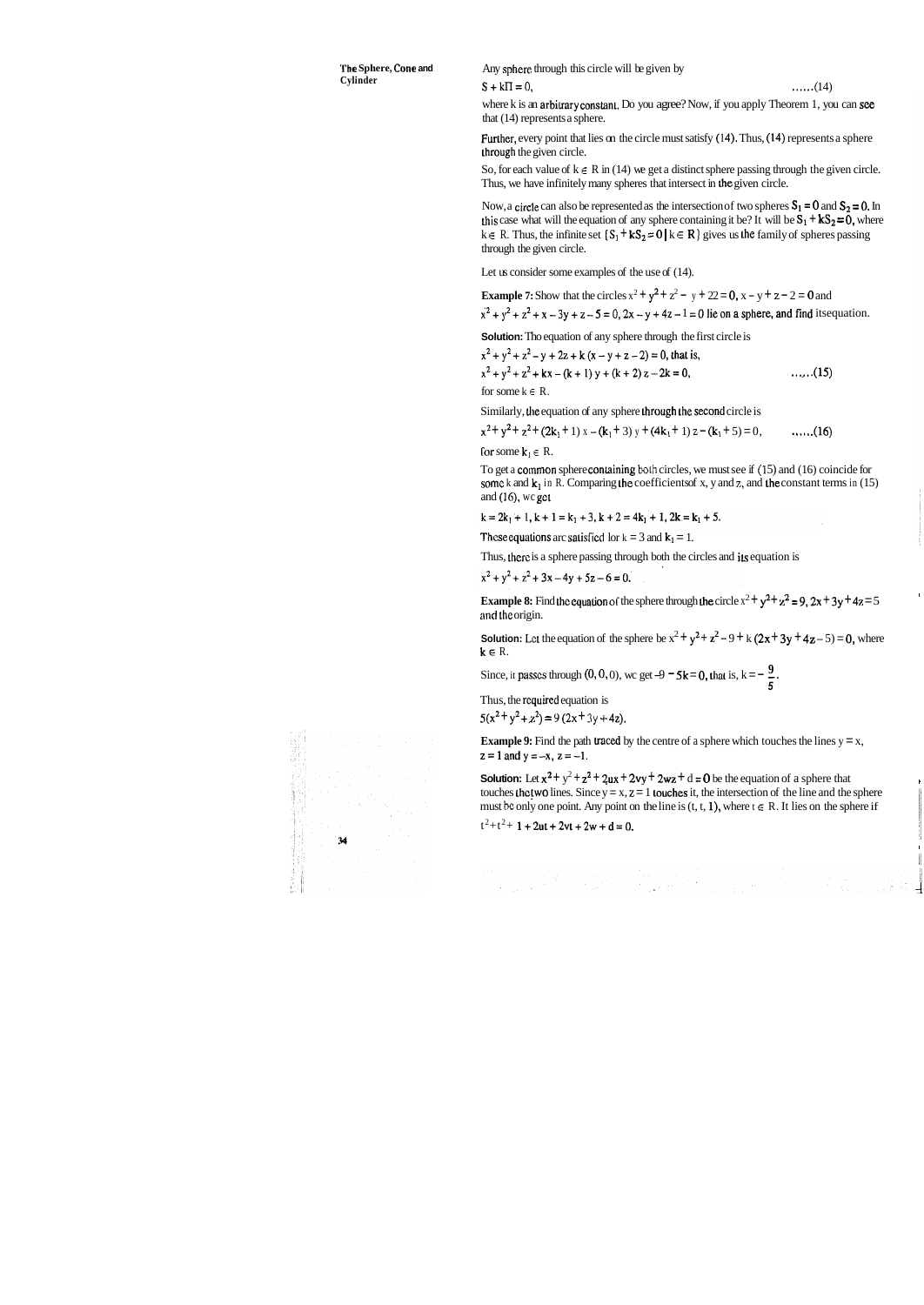This equation has equal roots if

 $(u + v)^2 = 2(1 + 2w + d)$ .

Similarly, since  $y = -x$ ,  $z = -1$  touches the sphere, we get

 $(u - v)^2 = 2 (1 - 2w + d)$ .

This is true for any sphere satisfying the given conditions. Thus, the required path is  $xy + 2z = 0$ .

Subtracting these two conditions, we get

 $4uv = 4w(1 + 1)$ , that is,  $uv = 2w$ .

Thus, the centre of the sphere,  $(-u, -v, -w)$ , satisfies the equation xy  $+ 22 = 0$ .

 $x^2 + y^2 + z^2 - 2x + 3y + 4z - 5 = 0$ ,  $5y + 6z + 1 = 0$  and  $x^2 + y^2 + z^2 - 3x - 4y + 5z - 6 = 0, x + 2y - 7z = 0$ lie on the same sphere. Find its equation also.

- E19) Find the equations of the spheres that pass through  $x^2 + y^2 + z^2 = 5$ ,  $2x + y + 3z = 3$ and touch the plane  $3x + 4y = 15$ .
- E20) Find the equation of the sphere for which the circle  $2x 3y + 4z = 8$ ,  $x^2 + y^2 + z^2 + z^2$  $7y - 22 + 2 = 0$  is a great circle.

Now, why don't you check if you've understood what we have done in this section so far?

E18) Prove that the circles

- 1) The second degree equation
- $x^2 + y^2 + z^2 + 2ux + 2vy + 2wz + d = 0$

represents a sphere with centre  $(-u. -v, -w)$  and radius  $\sqrt{u^2 + v^2 + w^2 - d}$ . Conversely, the equation of any sphere is of this form.

- 2) A line intersects a sphere in at most two points. It is a tangent to the sphere it' it intersects the sphere in only one point.
- 3) A plane intersects a spherc in a circle. When this circlc reduccs to a point circle P, then the plane is tangent to the sphere at P.
- 4) The equation of the tangent plane to the sphere  $x^2 + y^2 + z^2 + 2ux + 2vy + 2wz + d = 0$ at the point  $(x_1, y_1, z_1)$  is  $xx_1 + yy_1 + zz_1 + u(x + x_1) + v(y + y_1) + w(z + z_1) + d = 0$ . This is perpendicular to the line joining  $(x, y_1, z_1)$  to the centre of the sphere.
- 5) Two spheres intersect in a circle,
- 6) The angle of intersection of the two intersecting spheres  $x^2 + y^2 + z^2 + 2u_1x + 2v_1y + z^2$

2w<sub>1</sub>z + d, = 0 and  $x^2$  +  $y^2$  +  $z^2$  + 2u<sub>2</sub>x + 2v<sub>2</sub>y + 2w<sub>2</sub>z + d<sub>2</sub> = 0 is cos<sup>-1</sup>  $\left(\frac{r_1^2 + r_2^2 - d^2}{2r_1r_2}\right)$ ,

where  $\mathbf{r}_1$  and  $\mathbf{r}_2$  are their radii and d is the distance between their centres. In particular, the two spheres are orthogonal if  $2u_1u_2 + 2v_1v_2 + 2w_1w_2 = d_1 + d_2$ .

35

We will stop our discussion on spheres for now, though we shall refer **to** them off and on in the ncxt block. Let us now do a quick review of what we have covered in this unit.

# **5.5 SUMMARY**

In his unit we have covercd the following points.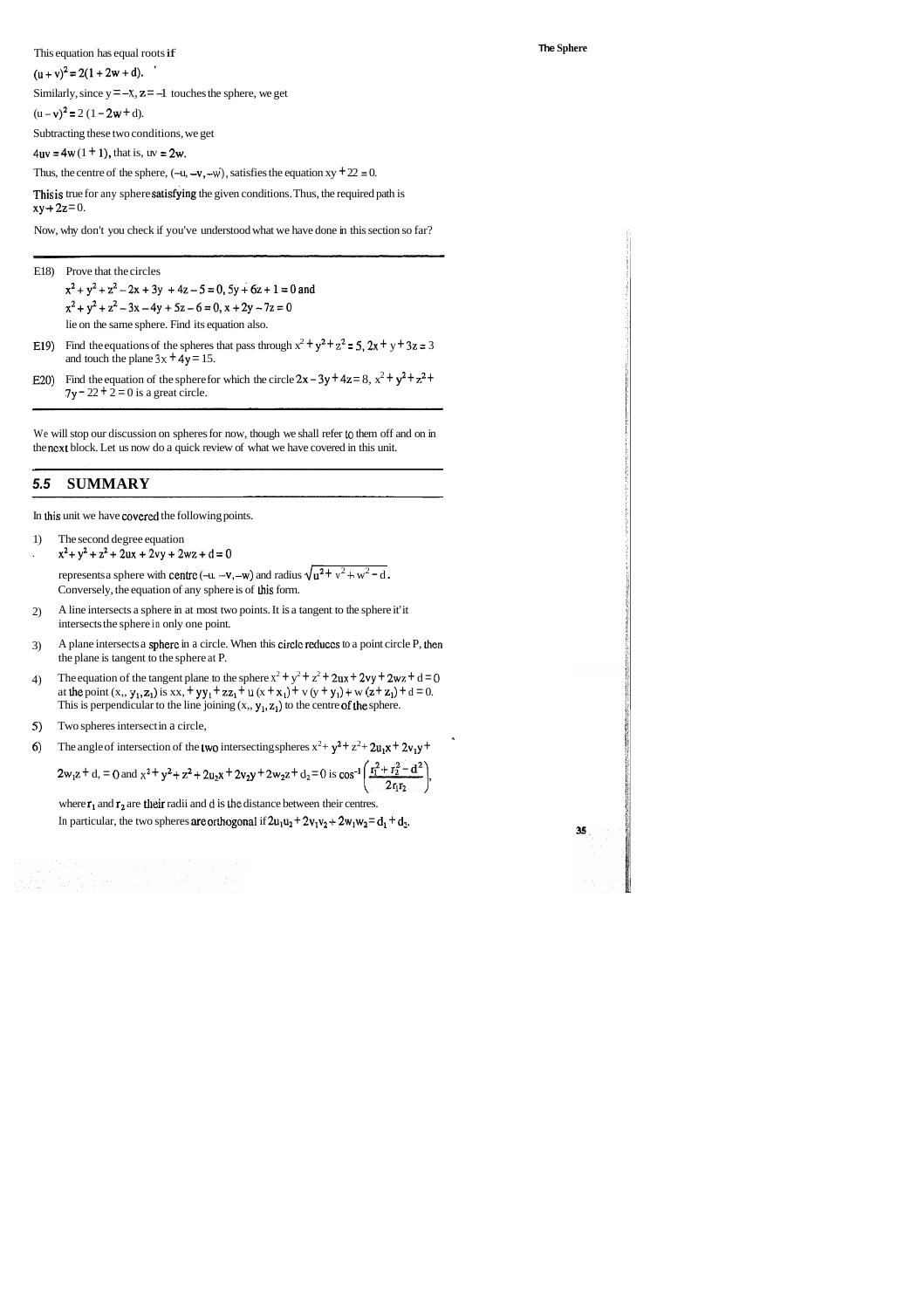The Sphere, Cone and Cylinder

There are infinitely many spheres that pass through a given circle.  $7)$ 

You may now like to go back to Sec. 5.1 and go through the list of unit objectives to see if you have achieved them. If you want to see what our solutions to the exercises in the unit arc, we have given them in the following section.

#### 5.6 SOLUTIONS/ANSWERS

- Its centre is  $\left(-\left(-\frac{2}{2}\right), -\left(\frac{4}{2}\right), -\left(-\frac{6}{2}\right)\right) = (1, -2, 3).$  $E1)$ Its radius is  $\sqrt{(-1)^2 + 2^2 + (-3)^2 - (-11)} = 5$ .
- We can rewrite the equation as  $x^2 + y^2 + z^2 + \frac{9}{2} = 0$ .  $E2$

This represents an imaginary sphere with centre at the origin.

- Its centre is  $(0, 0, 2)$  and radius is 4.  $E3$
- Let the sphere be  $x^2 + y^2 + z^2 + 2ux + 2vy + 2wz + d = 0$ . Then, since the given  $E4$ ) points lie on it, we get
	- $1 + 2u + d = 0$  $1 + 2v + d = 0$
	- $1 + 2w + d = 0$

$$
1 + \frac{2}{\sqrt{3}} (u + v + w) + d = 0
$$

On solving these equations, we find that  $u = v = w = 0$ ,  $d = -1$ . Thus, the centre of the sphere is  $(0, 0, 0)$  and radius is 1.

- Suppose such a sphere exists. Let its equation be  $E5$  $x^{2} + y^{2} + z^{2} + 2ux + 2vy + 2wz + d = 0.$ Since the given points lie on it, we get the linear system  $17 + 8u + 2w + d = 0$  $197 + 20u - 8v + 18w + d = 0$  $192 - 10u + 12v - 22w + d = 0$  $14 + 2u + 4v + 6w + d = 0$ . You can check that this system is inconsistent. Thus, the points do not lie on a sphere.
- The required equation is  $E$ )  $(x-3)(x-1)+(y-4)(y-2)+(z-5)(z-3)=0.$ <br>  $\Leftrightarrow x^2+y^2+z^2-4x-6y-8z+26=0.$
- Any point on the line is  $(4t-3, 3t-4, 5t)$ , where  $t \in R$ . This will lie on the sphere if  $E7$  $(4t-3)^{2}$  +  $(3t-4)^{2}$  +  $25t^{2}$  + 4  $(4t-3)$  + 6(3t - 4) + 10 (5t) = 0.  $\Leftrightarrow 50t^2 + 36t - 11 = 0$

$$
\Leftrightarrow t = \frac{-36 \pm \sqrt{(36)^2 + 2200}}{100}.
$$

Since these are real distinct roots, the line will intersect the sphere in two distinct poinb. Hence, it will not be a tangent to the sphere.

If we extend the rule of thumb to obtain the tangent at a point  $P(x_1, y_1, z_1)$  on the  $E8)$ sphere  $x^2 + y^2 + z^2 + 2ux + 2vy + 2wz + d = 0$ , we get.  $xx_1 + yy_1 + zz_1 + u(x + x_1) + v(y + y_1) + w(z + z_1) + d = 0.$ 

This is a linear equation, and hence represents a plane, and not a line. Thus, it cannot represent the tangent line,

> $\label{eq:1} \begin{array}{l} \left\langle \mathcal{N}_{\alpha} \right\rangle = \left\langle \mathcal{N}_{\alpha} \right\rangle \left\langle \mathcal{N}_{\alpha} \right\rangle = \left\langle \mathcal{N}_{\alpha} \right\rangle \left\langle \mathcal{N}_{\alpha} \right\rangle \left\langle \mathcal{N}_{\alpha} \right\rangle \left\langle \mathcal{N}_{\alpha} \right\rangle \left\langle \mathcal{N}_{\alpha} \right\rangle \left\langle \mathcal{N}_{\alpha} \right\rangle \left\langle \mathcal{N}_{\alpha} \right\rangle \left\langle \mathcal{N}_{\alpha} \right\rangle \left\langle \mathcal{N}_{\alpha} \right\rangle$  $\mathcal{O}(\log n)$  , we can be a  $\mathcal{O}(\log n)$



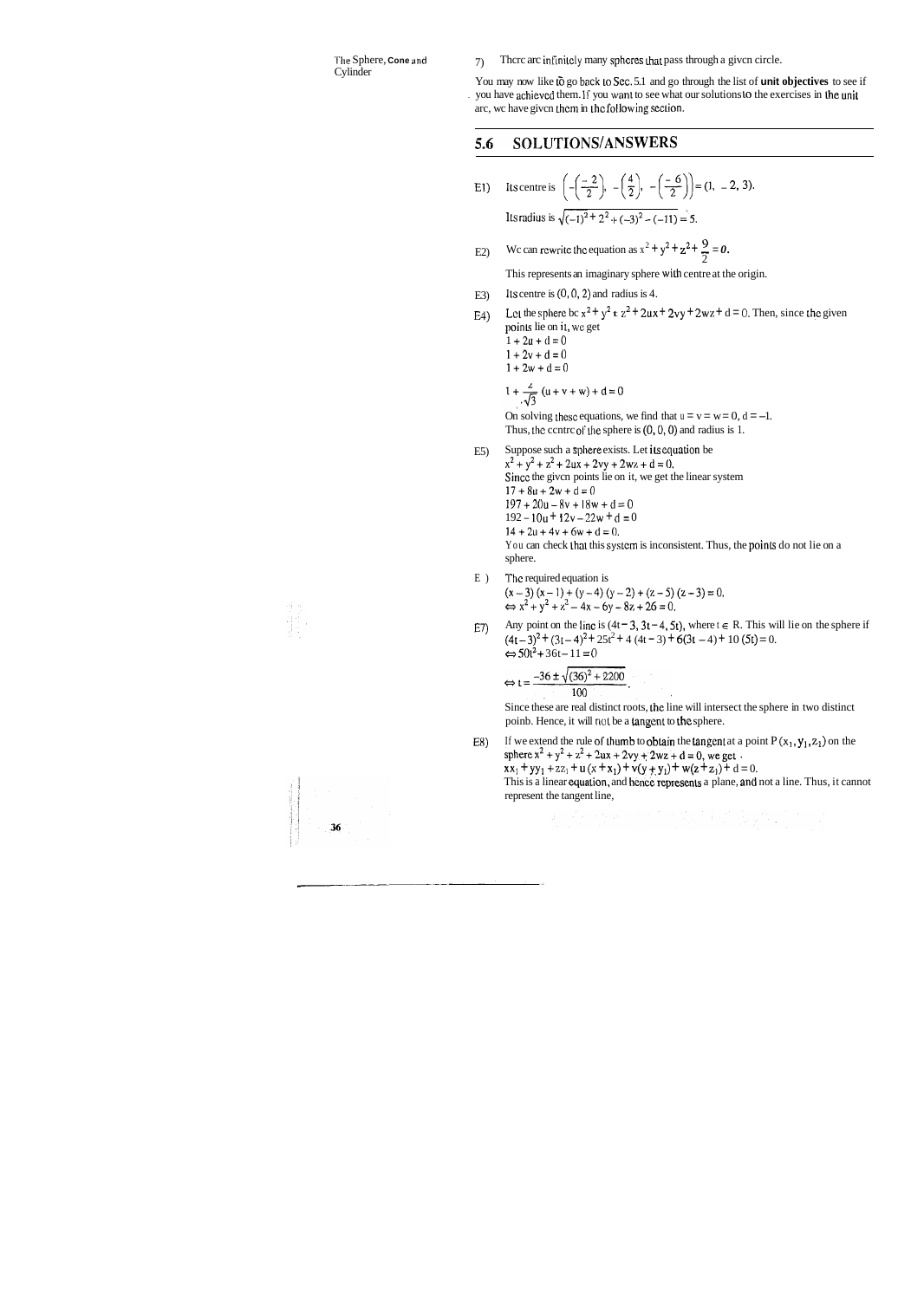The centre of h e sphere is  $C$  (-6, 6, 8).  $E9)$ Its radius is  $r = 5$ . The **distance** of C from the plane is  $d = 3$ . Thus, the radius of the circle =  $\sqrt{r^2 - d^2} = 4$ . The equations of the perpendicular from C onto the plane are  $\frac{x+6}{2} = \frac{y-6}{2} = -8$ . Thus, the centre of the circle is  $(-4, 8, 9)$ . a)  $2x + 3y - 4z + (z - 4) = 29 \Leftrightarrow 2x + 3y - 3z - 33 = 0$  $E10$ b)  $2x + 3y + z - 2(y + 3) - 3(z + 1) + 4 = 0$  $\Leftrightarrow 2x + y - 2z - 5 = 0.$ E11) The radius of the sphere = 1: The distance of the plane from the centre  $(0, 0, 0)$  of Il ts sphere = 1. Thus, the plane is tangent to he sphere. If the point of contact is (a, b, c), then the equation of the plane is ax  $+$  by  $+cz-1=$ 0, as well as  $x + y + z - \sqrt{3} = 0$ .  $\therefore \frac{a}{1} = \frac{b}{1} = \frac{c}{1} = \frac{1}{\sqrt{3}}.$ Thus, the point of contact is  $\left(\frac{1}{\sqrt{3}}, \frac{1}{\sqrt{3}}, \frac{1}{\sqrt{3}}\right)$ .  $E12$ ) Let he equation be  $x^2 + y^2 + z^2 + 2ux + 2vy + 2wz + d = 0.$ Since the plane  $x = 0$  is a tangent to it, the distance of  $(-u, -v, -w)$  from  $x = 0$  must be  $\sqrt{u^2 + v^2 + w^2 - d} = r$ , say.  $\therefore -u = r.$ (Note that  $|-u| = -u$ , since the centre lies in the octant in which the x, y and z coordinates are all positive.) Similarly,  $-v = -w = r$ , Then  $u^2 + v^2 + w^2 - d = r^2 \Rightarrow d = 2r^2$ . Thus, the equation of the sphere is  $x^{2} + y^{2} + z^{2} - 2r(x + y + z) + 2r^{2} = 0.$ 

E13) Its radius should be 
$$
\frac{12-31}{\sqrt{6}} = \frac{1}{\sqrt{6}}
$$
.

Thus, its equation is

 $(x-1)^2 + y^2 + z^2 = \frac{1}{6}$ .

$$
\Leftrightarrow 6(x^2 + y^2 + z^2) - 12x + 5 = 0.
$$

E14) Their centres are  $C_1$  (1, -1, 2) and  $C_2$  (0, 0, 0), respectively. Both their radii arc 2, and  $C_1C_2^2 = 6$ . Thus, the angle of intersection is

$$
\cos^{-1}\left(\frac{4+4-6}{2(2)\cdot(2)}\right)=\cos^{-1}\left(\frac{1}{4}\right).
$$

 $E15$  Let<sub>1</sub>the sphere be given by  $x^2 + y^2 + z^2 + 2ux + 2vy + 2wz + d = 0.$ Then the plane  $3x + 2y + z + 2 = 0$  is the same as  $x-2y+z+u(x + 1) + v(y-2) + w(z + 1) + d = 0$  $\Leftrightarrow x(1+u) + y(v-2) + z(w+1) + u - 2v + w + d = 0$ 

$$
\frac{1+u}{3} = \frac{v-2}{2} = \frac{w+1}{-1} = \frac{u-2v+w+d}{2}
$$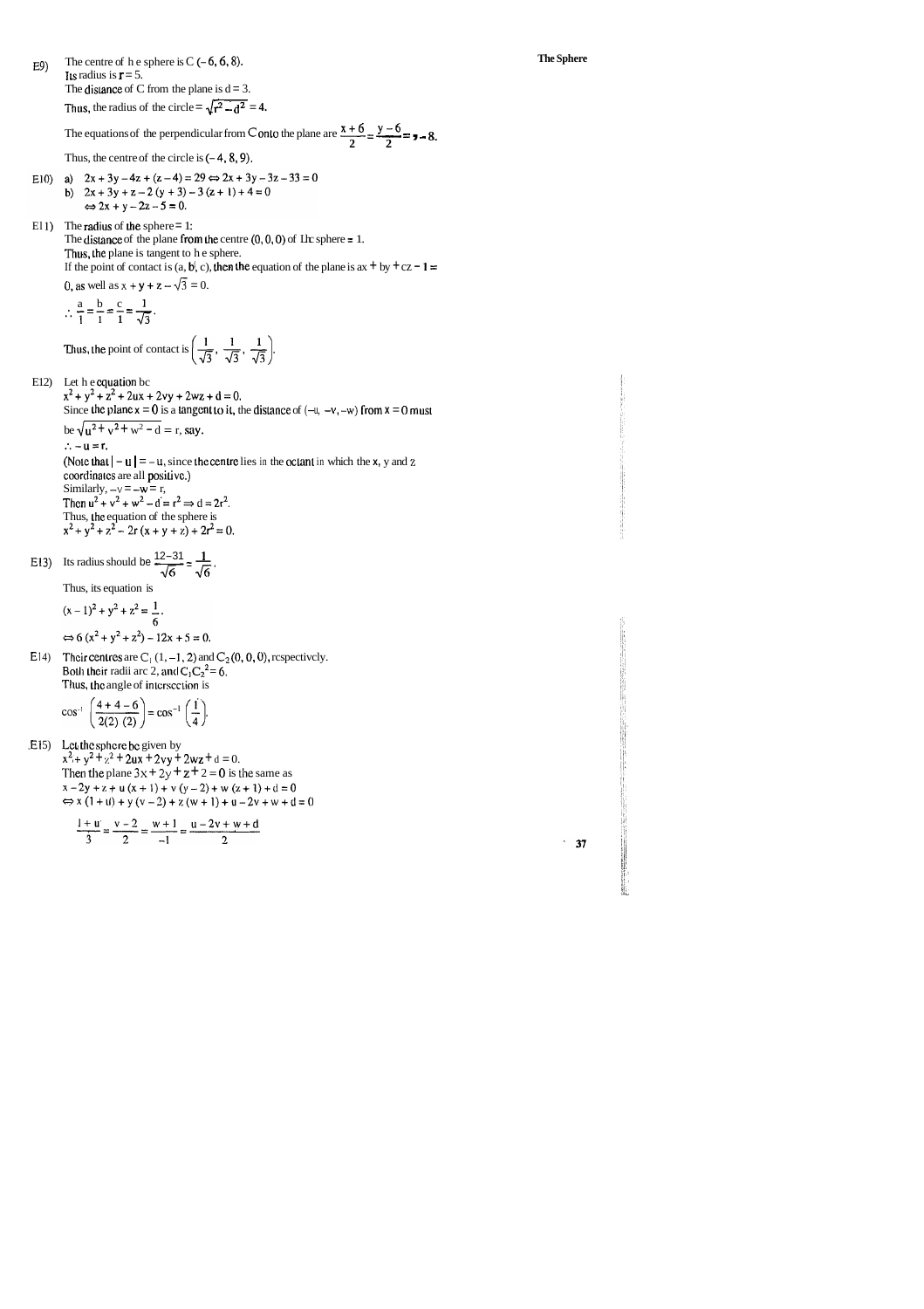# ∴  $v = \frac{2u + 8}{3}$ ,  $w = \frac{-u - 4}{3}$ ,  $d = \frac{4u + 22}{3}$ . Further, this sphere cuts  $x^{2} + y^{2} + z^{2} - 4x + 6y + 4 = 0$  orthogonally. Thus, using (13) we see that  $-4u + 6v = d + 4.$ Substituting the values of v and d, we get  $u = \frac{7}{2}$ . And then  $v = 5$ ,  $w = -\frac{5}{2}$ ,  $d = 12$ . Thus, the required sphere is  $x^2 + y^2 + z^2 + 7x + 10y - 5z + 12 = 0$ . E16) a) This is true only if one sphere doesn't lie inside the other. Otherwise, as in Fig. 11,  $C_1C_2 \neq r_1 + r_2$ . b) If one lies outside the other and  $r_1 + r_2 > C_1 C_2$ , then they won't intersect. If one lies inside the other and  $|r_1 - r_2| > C_1C_2$ , they won't intersect. E17) Their centres are  $C_1$  (1, 2, 2) and  $C_2$  (-5, 0, -1).  $C_1C_2 = 7$  = sum of their radii. Thus, they touch each other. The plane  $S_1 - S_2 = 0$  is the common tangent plane, where  $S_1 = 0$  and  $S_2 = 0$  are the two spheres. This will be  $6x + 2y + 3z + 5 = 0$ . The point of contact will be the intersection of the line  $C_1C_2$  with this plane. Now,  $C_1C_2$  is given by  $\frac{x+5}{6} = \frac{y}{2} = \frac{z+1}{3}$ . Any point on this is  $(6t - 5, 2t, 3t - 1)$ . This lies

on the tangent plane if 6 (6t – 5) + 2(2t) + 3 (3t – 1) + 5 = 0  $\Rightarrow$  t =  $\frac{4}{7}$ .

Thus, the point of contact is  $\left(\frac{-11}{7}, \frac{8}{7}, \frac{5}{7}\right)$ .

- E18) Solving this on the lines of Example 7, you can check that they lie on the sphere  $x^{2} + y^{2} + z^{2} - 2x - 2y - 2z - 6 = 0$ .
- E19) Any such sphere is given by  $x^2 + y^2 + z^2 5 + k(2x + y + 3z 3) = 0$ , where  $k \in \mathbb{R}$ .

Its centre is  $\left(-k, -\frac{k}{2}, -\frac{3k}{2}\right)$ . Its distance from  $3x + 4y = 15$  is the same as the radius of the sphere.

 $\therefore$  k<sup>2</sup> +  $\frac{k^2}{4}$  +  $\frac{9k^2}{4}$  + (3k + 5) = (k + 3)<sup>2</sup>  $\Rightarrow k = 2, -\frac{4}{5}.$ 

Thus, the two spheres that satisfy the given conditions are  $x^{2} + y^{2} + z^{2} + 4x + 2y + 6z - 11 = 0$  and  $[5(x^{2} + y^{2} + z^{2}) - 8x - 4y - 12z - 13 = 0.$ 

 $E20$ Any such sphere will be given by

 $x^{2} + y^{2} + z^{2} + 7y - 2z + 2 + k(2x - 3y + 4z - 8) = 0$ , where  $k \in \mathbb{R}$ . Since the given circle is a great circle of the sphere, the centre of the sphere must lie on the plane  $2x - 3y + 4z = 8$ .

$$
\therefore 2(-k)-3\left(\frac{3k-7}{3}\right)+4(1-2k)=8.
$$

 $\Rightarrow k = \frac{13}{29}$ 

Thus, the equation of the sphere is

$$
x^{2} + y^{2} + z^{2} + \frac{26}{29}x + \frac{164}{29}y - \frac{6}{29}z - \frac{46}{29} = 0
$$
  
\n
$$
\Rightarrow 29(x^{2} + y^{2} + z^{2}) + 26x + 164y - 6z - 46 = 0.
$$

The Sphere, Cone and Cylinder

38